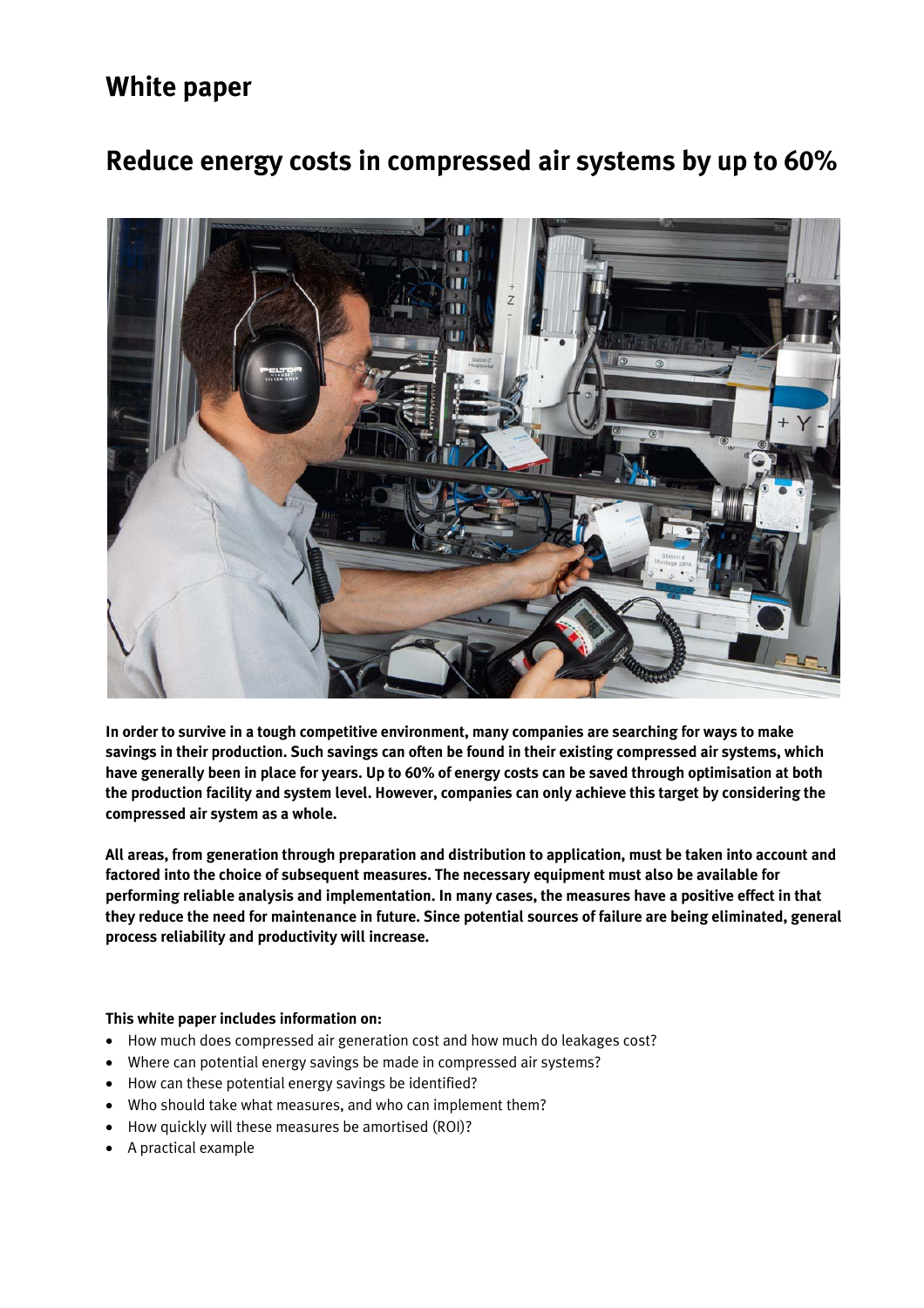#### **What are the costs of compressed air generation?**

Compressed air costs are normally expressed in Nm³ (at 1.0 bar and 20 °C to ISO 6358 or, for many compressor manufacturers, in m<sup>3</sup> to ISO 1217:2009, Annex C). These can be determined using the sum of fixed and variable costs and using the annual delivery output of the compressor station:



Figure 1: Calculating average compressed air costs

Annual (p.a.) fixed costs include

- Depreciation of the investment made
- Interest rate
- Space utilisation costs

Variable costs are made up of

- Energy costs over the full-load periods and no-load times of the compressors
- Costs of consumables such as oil, coolant etc. p.a.
- Maintenance and costs

The largest part of the costs, at approx. 75%, is taken up by the energy costs<sup>1</sup>. In order to generate 1 Nm<sup>3</sup> of compressed air, modern compressor stations require between 100 and 120 Wh/Nm<sup>3</sup> (compressed air index [kWh/Nm<sup>3</sup>]).

[kWh/m<sup>3</sup> at standard operating conditions]



Figure 2: Compressed air indices for compressor stations<sup>2</sup>

Compressed air costs can be reduced by up to 30% through using a central waste heat recovery system (WHR) – the savings are based on the heating costs saved. So, for example, in the case of WHR with warm water, up to 72% of the compressor output can be utilised as heat or, in the case of air cooling only, the figure can be as much as 90%.

j



Figure 3: Costs of compressed air generation<sup>3</sup>

# **Calculating the average costs of compressed air generation**

In practice, the range of values for compressed air costs is between 1.5 ct/Nm<sup>3</sup> and 2.7 ct/Nm<sup>3</sup>. The high fluctuations depend on many factors. The most important are:

- Electricity costs per kWh
- Specific output of each compressor, i.e. the type of compressors used
- Use of an intelligent global control system
- Size of the company / of the compressors
- Atmospheric conditions of the air drawn in (density)

The average price of compressed air for a system pressure of 6 bar rel. can be expressed in figures as 1.9 ct/Nm<sup>3</sup>. This is based on the following assumptions:

- Generation costs at 120 Wh/Nm³ (for 8 bar rel. at the compressor)
- Electricity costs of 12 ct/kWh
- Ratio of energy costs to additional costs of 75% to 25%

# **Calculating the individual, plant-specific costs of compressed air generation**

Determining the individual compressed air costs per Nm<sup>3</sup> for each compressor station is essential for an accurate analysis of the potential savings.

The costs of compressed air per Nm<sup>3</sup> can be determined very accurately by measuring the electricity requirement and the actual delivery rate. The delivery rates specified in the data sheet are often used for this purpose. However, the actual delivery rate measured fluctuates depending on the intake conditions and should therefore be measured at the same time as the energy consumption.

If it is not possible to carry out a precise measurement, the compressed air costs can be roughly estimated. To do this, it is necessary to know the technical data for the compressors, i.e.

j

 $1$  EnEffAH project " Energy efficiency in production in the drive and handling technology field", (2008-2012); Study "Compressed air systems in the European Union", Fraunhofer Institut ISI (2000)

<sup>2</sup> EnEffAH project (2008-2012)

<sup>3</sup> Study "Compressed air systems in the European Union", Fraunhofer Institut ISI 2000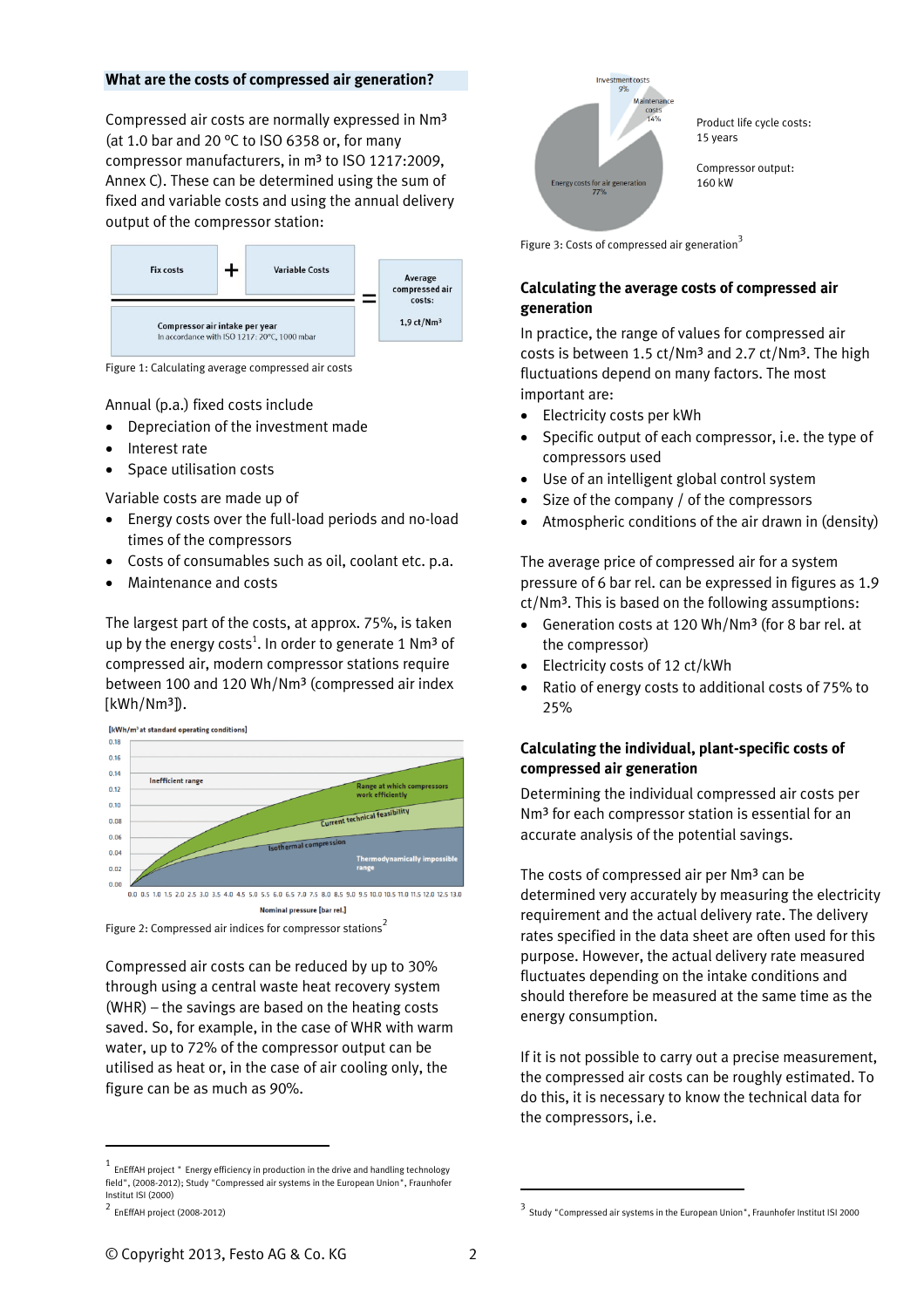- Nominal power [kW] and nominal delivery rate [Nm<sup>3</sup>/h] at the required pressure level [bar rel.]
- Average utilisation rate of the individual machines
- Working time in the plant

These values can be used, together with the local electricity prices [€/kWh], to estimate the compressed air costs  $\lceil \frac{\epsilon}{Nm^3} \rceil$  and the annual costs  $\lceil \frac{\epsilon}{N} \rceil$  for the amount of compressed air used [Nm<sup>3</sup>].

In order to determine costs during productive operation, the following steps must be performed:

1. Power consumed [kW] the a sum of full-load and noload power

Full-load power = nominal power [kW] \* utilisation [%] No-load power - 30%\*nominal power [kW] \* (100% - utilisation [%]), Note: The actual power is generally up to 30% higher than the nominal power; this can be taken into account when making the estimate.

- 2. Delivery rate [Nm<sup>3</sup>/h] during productive operation Delivery rate = utilisation  $[%]$ \* nominal delivery rate  $[Nm^3/h]$
- 3. Compressed air index [kWh/Nm³] Compressed air index = (full-load power + no-load power) [kW]/delivery rate [Nm³/h]
- 4. Compressed air costs  $\lceil \frac{2}{\pi} \rceil$  Nm<sup>3</sup> Compressed air costs =  $(1/75%)$  \* compressed air index [kWh/Nm<sup>3</sup>] \* electricity costs [€/kWh] Note: On average, compressed air costs are made up of 75% energy costs and 25% additional costs
- 5. Annual consumption costs  $[\text{€}/a]$ Costs = productive working hours  $[h/a]$  \* delivery rate  $[Nm^3/h]$  \* compressed air index [kWh/Nm<sup>3</sup>] \* electricity costs [ $\epsilon$ /kWh]

To get a complete picture of consumption, possible leakage costs that may occur in non-productive operation should be calculated using the same method.

# **How do leakages occur and what additional costs do they incur?**

# **How do leakages occur?**

Just like standby consumption in electric drive systems, it is not (yet) technically possible to avoid leakages in compressed air systems. However, with today's technology, it is feasible to ensure the leakage rate is at an economically acceptable level – by managing the compressed air medium properly and by continuously monitoring leakages.

The causes of avoidable leakages are many and varied:

- **Installation and systematic errors** such as insufficient or excessive tightening of screws and seals, or mechanical damage, e.g. as a result of rubbing tubes.
- General **incorrect handling** of compressed air components, e.g. as a result of cutting the tubes incorrectly
- Leakages caused by of **wear** on the compressed air components
- Chemical stresses due to **operating conditions** of the components caused by incorrectly selected materials

#### **How much do leakages cost?**

Even small leakages offer the potential for significant savings. The table below shows how much air is lost as a result of leakages with a specific hole diameter and what additional costs are incurred:

| p1     | Leakage rate in Nl/min |                   |                   |                   |                   |                   |
|--------|------------------------|-------------------|-------------------|-------------------|-------------------|-------------------|
| (rel.) | $0.5$ mm               | 1.0 <sub>mm</sub> | 1.5 <sub>mm</sub> | 2.0 <sub>mm</sub> | 2.5 <sub>mm</sub> | 3.0 <sub>mm</sub> |
| 3 bar  | 9                      | 36                | 81                | 145               | 226               | 325               |
| 4 bar  | 11                     | 45                | 102               | 181               | 282               | 407               |
| 5 bar  | 14                     | 54                | 122               | 217               | 339               | 488               |
| 6 bar  | 16                     | 63                | 142               | 253               | 395               | 569               |
| 7 bar  | 18                     | 72                | 163               | 289               | 452               | 651               |
| 8 bar  | 20                     | 81                | 183               | 325               | 508               | 732               |

| p1     | Costs/year |                   |                   |                   |                   |                   |
|--------|------------|-------------------|-------------------|-------------------|-------------------|-------------------|
| (rel.) | $0.5$ mm   | 1.0 <sub>mm</sub> | 1.5 <sub>mm</sub> | 2.0 <sub>mm</sub> | 2.5 <sub>mm</sub> | 3.0 <sub>mm</sub> |
| 3 bar  | € 90       | € 361             | € 812             | € 1.444           | € 2,256           | € 3,248           |
| 4 bar  | € 113      | € 451             | € 1,015           | € 1.805           | € 2,820           | € 4.061           |
| 5 bar  | € 135      | € 541             | € 1.218           | € 2,166           | € 3,384           | €4.873            |
| 6 bar  | € 158      | € 632             | € 1.421           | € 2,527           | € 3,948           | € 5,685           |
| 7 bar  | € 180      | € 722             | € 1,624           | € 2,888           | €4,512            | € 6,497           |
| 8 bar  | € 203      | € 812             | € 1,827           | € 3,248           | € 5,076           | €7,309            |

Table 1/2: Leakage costs within one year for operation 24 h/365 days, calculated using compressed air costs of 1.9 ct/Nm³.

The point at which a leakage is identified as a loss depends on the ratio of leakage to overall consumption. Major leakages – where the air leak is clearly audible – are costly and must be rectified immediately. Medium and small leakages (leakages with a hole diameter of less than 0.5 mm) are simple to detect using professional leakage detection equipment and should be rectified promptly.

As a rule of thumb:

20% of the detectable leakages in existing systems account for up to 80% of the avoidable costs.

It is worth rectifying leakages quickly as every leakage fixed saves energy, and hence costs, straight away.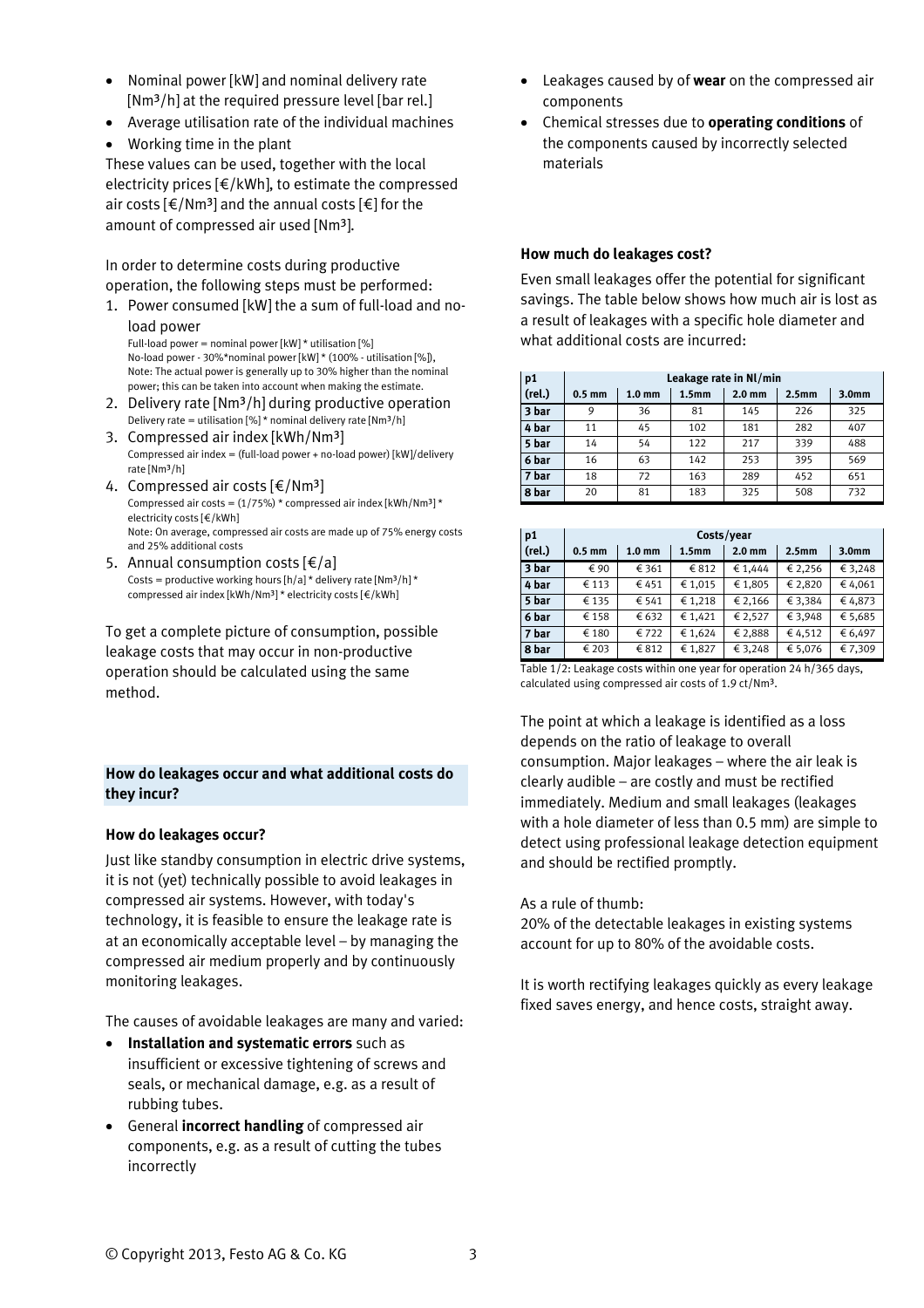#### **Where can potential energy savings be made in compressed air systems?**

Leakage detection is a fundamental factor in locating potential energy savings. As part of an integrated analysis, all the 4 areas of a compressed air system must be considered:

- Compressed air generation
- Air preparation
- Compressed air distribution
- Compressed air application



Figure 4: Savings are possible throughout the entire compressed air system

Depending on the applicability of the energy-saving measure, how cost-effective it is and the savings produced, the average potential savings in the individual areas of the system vary:



Figure 5: Cost-effectiveness of measures in the individual areas of the compressed air system4

**The measures proposed below relate to an existing compressed air system which has not been updated in the last 5 years.** 

# **How can potential energy savings be identified?**

There are various measures for realising potential savings in compressed air systems; these have different effects depending on the particular part of the compressed air system.

First of all, performing a **compressed air audit**, i.e. a precise analysis of the existing system with a focus on energy efficiency (effective and efficient use of energy), is recommended. In order to develop recommendations for actions that are well thought out, economically speaking, and are designed to exploit potential savings to their fullest, a good audit will examine four different areas: the complete system, compressed air generation, air preparation and actual usage of the air.

Important: an audit should be adapted to the compressed air system in question, as each system is different and the objectives of the individual companies also vary. Below is a description of what should be taken into account during the audit, and how a good audit is structured.

# **1. Cost-saving measures in compressed air generation using energy analysis**

An accurate energy analysis of the compressor station is essential so that a reliable statement can be made about the compressed air costs of the plant or the company and the specific potential savings in this area.

# **The following objectives can be achieved with an energy analysis:**

- Creating consumption profiles of the compressor station(s): profiles document the compressed air requirement including fluctuations in consumption at different operating times
- Gathering information about the complete system with its power reserves and identifying opportunities for savings
- Calculating the individual, plant-specific compressed air costs

# **Implementation**

For the consumption profiles, various parameters of compressed air generation are recorded, some simultaneously, over a relatively long timeframe (at least 7 days), in particular

j

<sup>4</sup> Study "Compressed air systems in the European Union", ISI 2000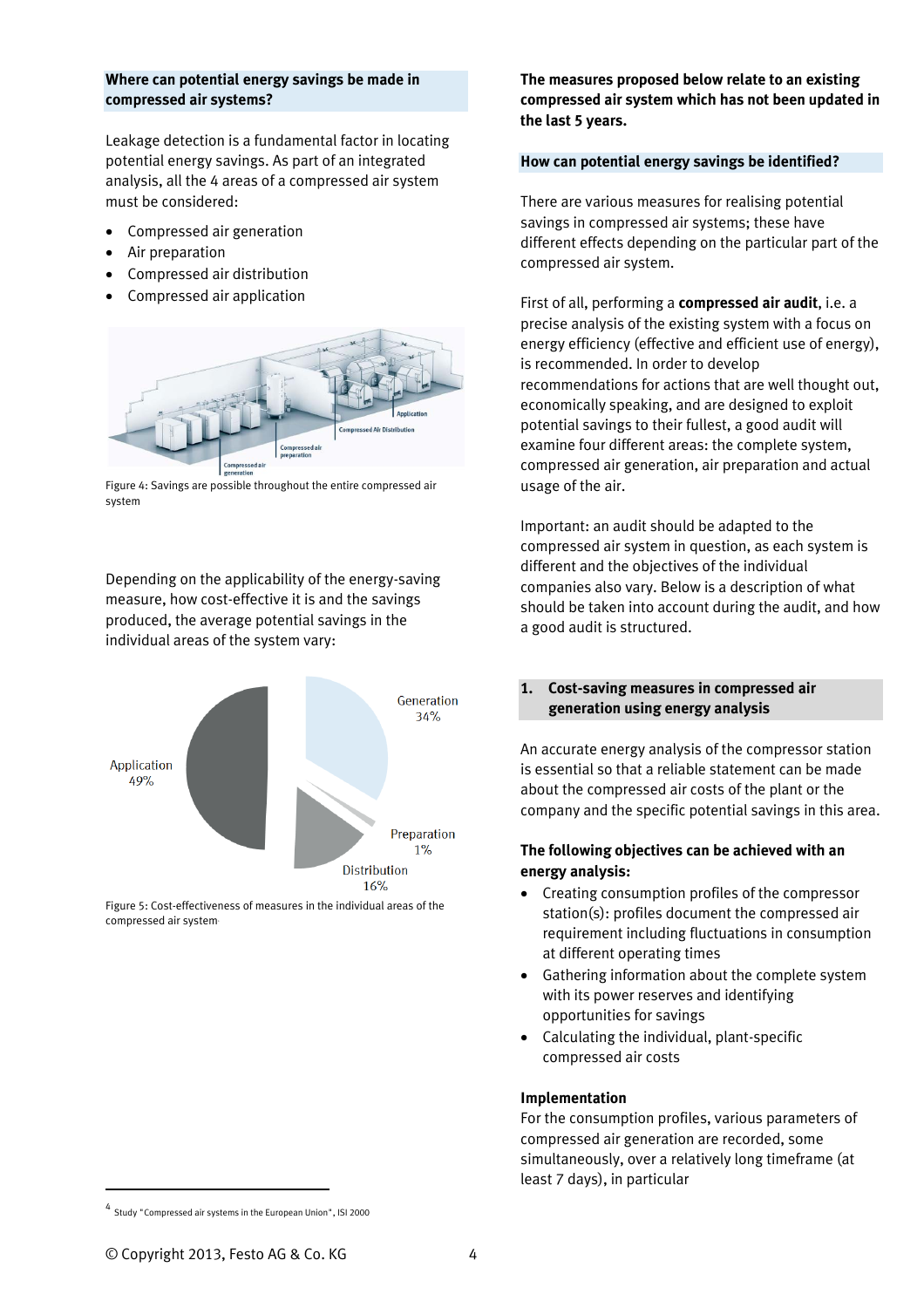- Electricity consumption of the individual compressors
- Actual delivery rates/compressed air consumption
- Air pressure in the central air reservoir and in the

compressed air network shortly before application. It is important that recording also takes place during downtimes and at the weekend.

A special measuring device is used to determine the consumption profiles. The test probes can usually be installed during operation so that it is no longer necessary to interrupt the compressed air supply for the installation.

Using the measured values, the observed data can now be evaluated and interpreted in a qualitative manner in order to qualify the leaks and create a cost analysis. To do this, the utilisation of the compressors (load/noload cycles per hour), the total leakage volume during downtimes as well as other variables are calculated.



Figure 6: Energy analysis of compressed air generation

Popular measures for improvement include

- Reducing the pressure drops and hence the compressor pressure Note: A pressure reduction from 7 bar rel. to 6 bar rel. at the compressor results in an average saving in energy consumption of 6%.
- Using a higher-order global control system to minimise no-load losses, and using peak load compressors for significantly fluctuating air consumption profiles
- Rectifying leakages at the production hall level
- Switching off the compressed air supply
- Waste heat recovery

# **2. Cost-saving measures in air preparation using compressed air quality analysis**

Supplying compressed air applications with optimal compressed air quality is important when it comes to ensuring process reliability. During the air preparation stage, particles (oil, water and contaminants) that are present in the ambient air are removed and the air is compressed into the smallest space possible using a compression process. The compressed air quality is defined in DIN ISO 8573-1 (2010).

| Class | Dust/particles |                   | Water         |                  | Oil               |
|-------|----------------|-------------------|---------------|------------------|-------------------|
|       | µm             | mg/m <sup>3</sup> | DTP [°C]      | g/m <sup>3</sup> | mg/m <sup>3</sup> |
|       | 0.01           | 0.1               | $-70$         | 0.003            | 0.01              |
| 2     | 1              | 1                 | $-40$         | 0.12             | 0.1               |
| 3     | 5              | 5                 | $-20$         | 0.88             |                   |
| 4     | 15             | 8                 | 3             | 6                | 5                 |
| 5     | 40             | 10                | 7             | 7.8              | 25                |
| 6     |                |                   | 10            | 9.4              |                   |
|       |                |                   | Not specified |                  |                   |

# **Compressed air quality to DIN ISO 8573-1**

Figure 7: Overview of dust, water content and oil content in compressed air to DIN ISO 8573-1 (2010)

Components of compressed air applications used in production areas that do not have to comply with high standards require a minimum level of compressed air quality. Well-known manufacturers of pneumatic products, such as cylinders, therefore recommend an average compressed air quality of 7.4.4 for most of their products (dirt particles max. 40 μm, pressure dew point at +3 °C and residual oil content at 5 mg/m<sup>3</sup>). The same air quality is generally also sufficient for operating quarter turn actuators and linear actuators for process valves. Coarser particles will wash out the life-time lubrication, or cause increased wear and damage to seals. Damage to the seals, corrosion, or blocked cable cross sections lead to higher energy costs and operating costs. This often results in unplanned production downtime.

To operate position and process regulators as well as valve control units on process valves, the compressed air is generally subject to higher requirements. Depending on the type of regulator, compressed air qualities of up to 3:4:3 are required (particle size max. 5  $\mu$ m, oil max. 1mg/m<sup>3</sup>). If the equipment is used in outdoor applications or in unheated storage and production areas, the air must be dried further depending on the climatic conditions. A pressure dew point of -20°C (class 3) or -40°C (class 2) is standard. This results in a compressed air class of 3:3:3 or 3:2:3.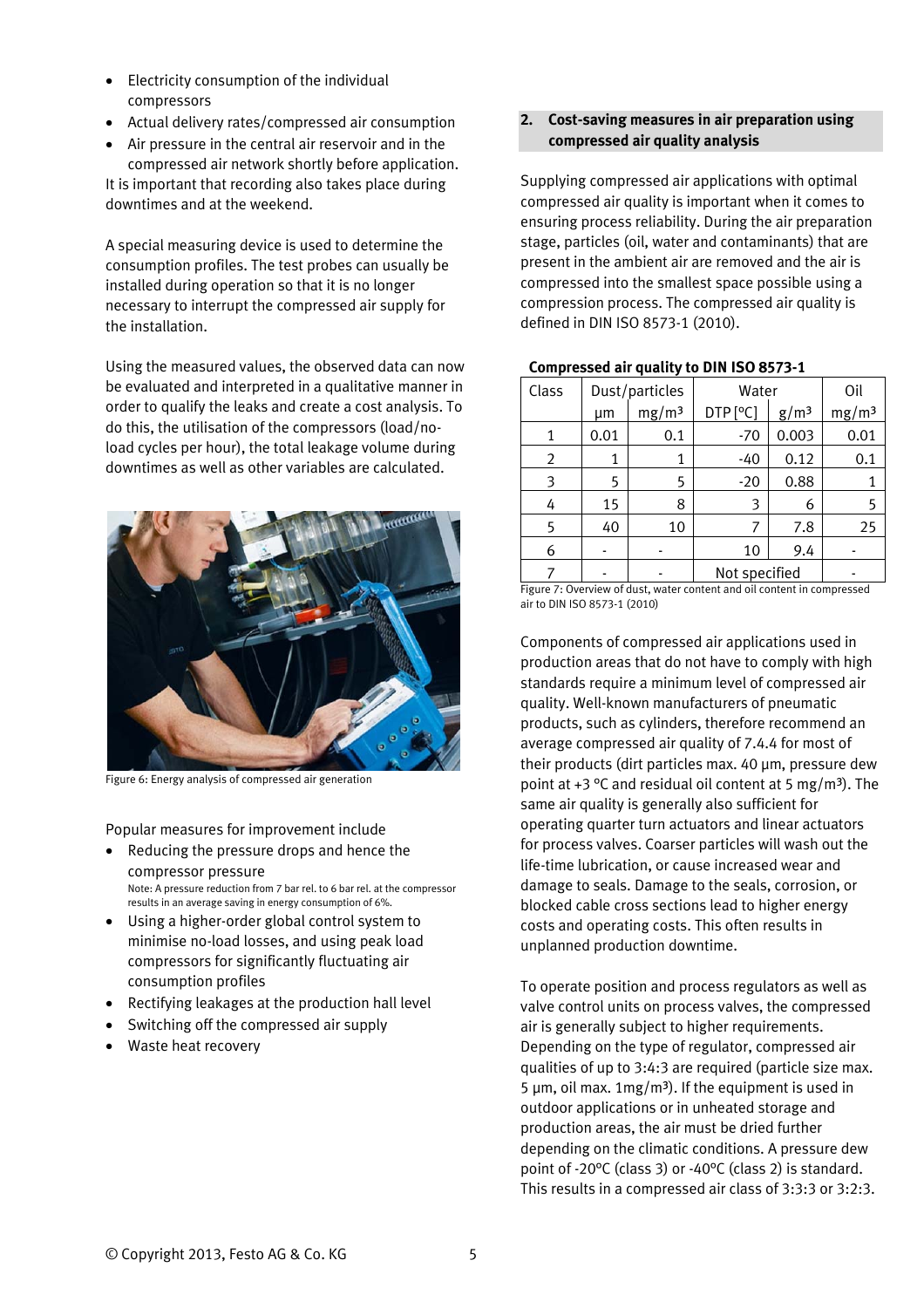

Figure 8: Measurement of compressed air quality

#### **Compressed air in contact with sensitive products**

The requirements of compressed air increase further if the compressed air comes into direct contact with raw materials, end products and packaging. This is particularly the case in the food and beverage industry, the pharmaceutical industry and in parts of the fine chemical industry. In the area of dry food and medicine, classes of 2:2:2 or even 1:2:1 can be required. Alternatively, many processes are seeing the application of sterile air, i.e. air that is free of microorganisms. This is the case in the manufacture of ice cream and in pharmaceutical production. In biotechnological production (fermentation), one application of sterile air is for transferring material between two containers. For the filling of creamy products such as yoghurt, the storage tank of the filling machine is charged with a constant pressure to ensure uniform and reproducible filling.

To prevent the sterile filter from being overloaded, the compressed air should be prepared gradually until it reaches a minimum compressed air class of 3:4:1. During the final stage the sterile filter can then remove all the micro-organisms and other particles. If catalysts are used for the preparation of the sterile air, the incoming oil content can be higher. This is because the catalysts degrade all carbon compounds, regardless of whether the matter is living or dead.

#### **Centralised or decentralised air preparation**

If large volumes of sterile air are required in production, the ratio of sterile air to overall air consumption must be determined. In some pharmaceutical plants, entire sections, including process valve actuators and other pneumatic consumers, are supplied with sterile air to minimise risk and for the sake of convenience. This reduces the installation costs that would be incurred with two separate compressed air systems, but drives up the operating costs. Leakages also have a major impact on the costs per  $m<sup>3</sup>$  of sterile air.

# **The following objectives can be achieved with a quality analysis:**

- Checking the compressed air quality and adapting to the required conditions or quality classes if required
- Avoiding machine failures
- Reducing maintenance costs
- Increasing the service life of compressed air components

#### **Implementation**

- Measurement of water and residual oil content after centralised and decentralised air preparation
- Determination of the pressure dew point and water content with regard to the absolute air pressure
- Visual inspection of decentralised air preparation at the point of usage
- Documenting and evaluating of the results
- Identifying measures to improve the compressed air quality, e.g. by using filters or decentralised absorption dryers.



Figure 8: Festo AirBox, device for easy measurement of compressed air consumption and quality

Special measuring devices are required to carry out a compressed air quality analysis.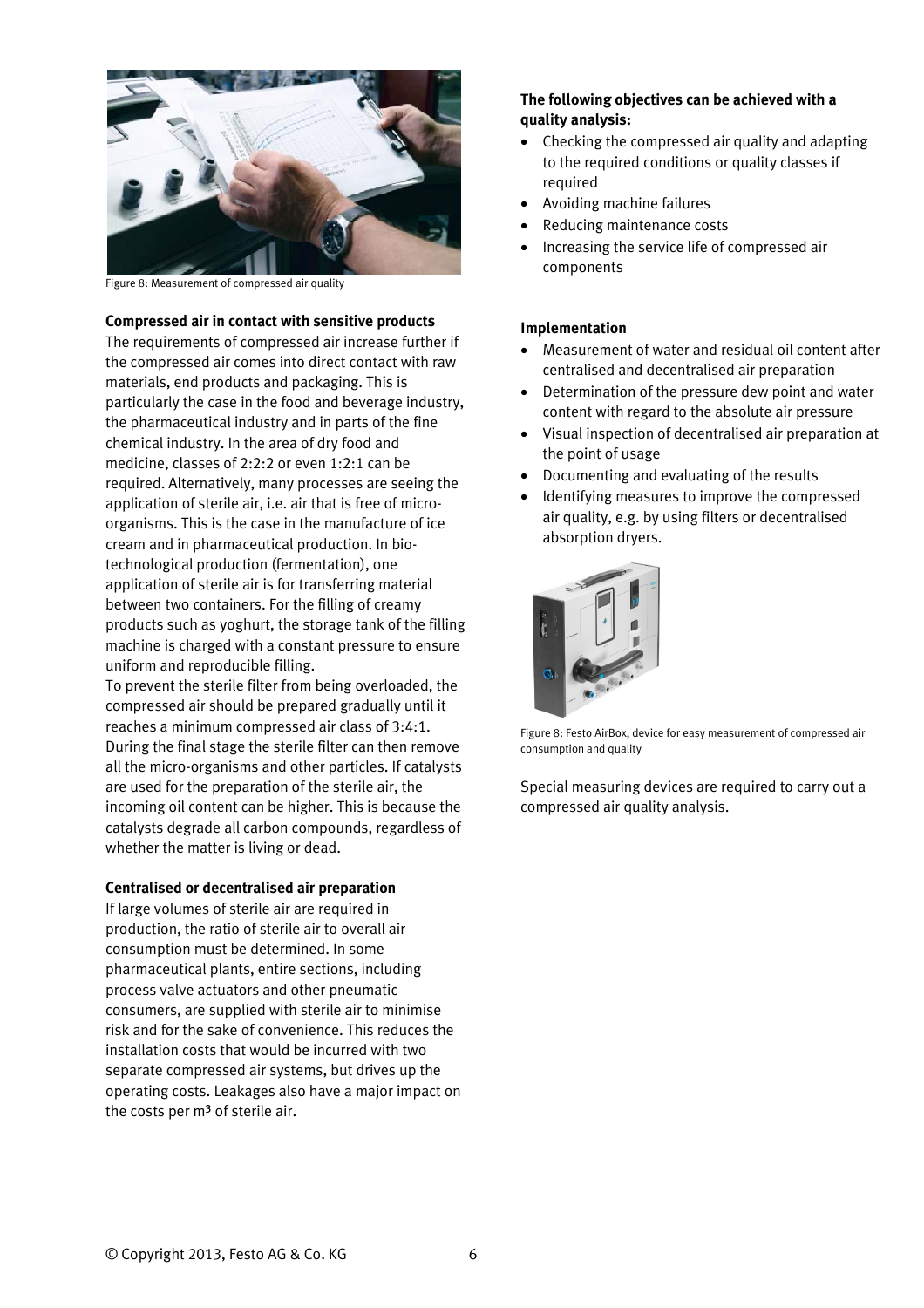# **3. Cost-saving measures for the complete system, at the production hall and system level using leakage detection and elimination**

Systematically identifying leakages in the entire compressed air system and eliminating them makes a major contribution to reducing compressed air costs. Detecting and eliminating leakages is above all recommended for existing, relatively old systems. Both experience and a range of studies have shown that it is in particular in older systems that the greatest potential savings can be made – and are also easiest to find. The integration of sensor technology (pressure/flow rate) into air supply units enables an automatic leakage management system with remote maintenance to be installed.

# **The following objectives can be achieved with of leakage detection:**

• Identifying leakages in the complete compressed air system and subsequently eliminating these.



Figure 9: Detection of leakages in the distribution of compressed air

Ideally, the observed data from everyone involved – including maintenance personnel, operations and plant managers – should be made available centrally via a database, where all measures are documented. These can also be used for evaluations and periodic comparisons.

# **Implementation**

- Systematic check of the complete compressed air system at the production hall and system level
- Classification of leakages found according to leakage volume and marking them
- Documentation of the leakages with all relevant data for leakage elimination, e.g. necessary spare parts, estimated repair time, etc.
- Creation of a plant-specific action plan for leakage elimination
- Leakage elimination

Leakage detection is carried out using ultrasound detectors and can usually be performed during operation. This special equipment is needed so that even small leakages are audible during operation.

In most companies, leakage detection is performed by an external service organisation. The professional service providers will collect detailed data during leakage detection so that the leakages can then be eliminated quickly and systematically.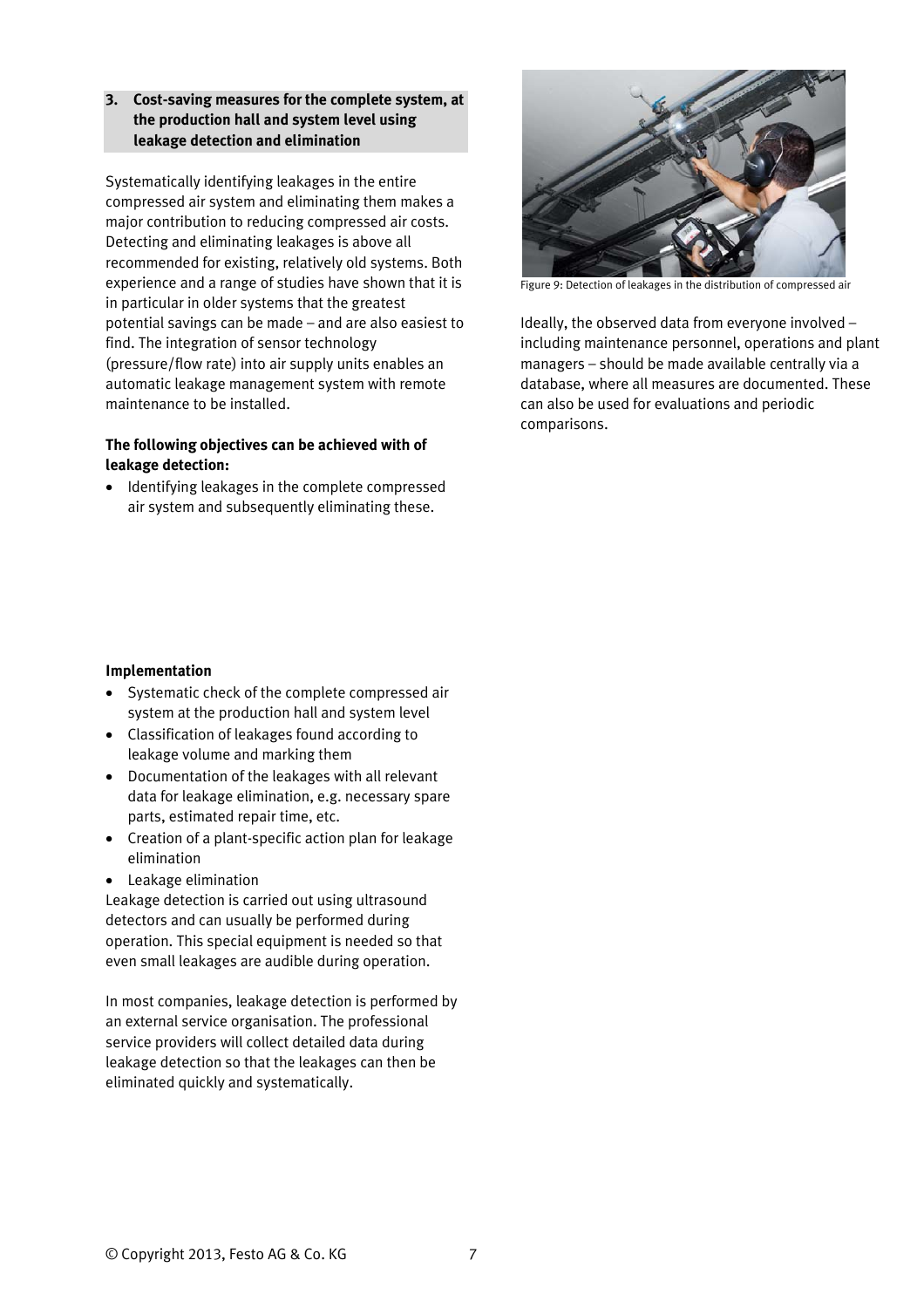**4. Savings measures for compressed air application: by means of" to "Cost-saving measures for compressed air application using** 

## **Compressed air consumption analysis**

Knowing the compressed air consumption of the production hall – and hence of each machine – is a vital prerequisite for optimally designing and configuring the compressed air supply and distribution at the system level.

An optimal configuration of the piping and tubing in the system and providing components for decentralised air preparation help

- to avoid pressure drops caused by a shortfall and the associated reduction in productivity
- to put an end to unnecessary energy consumption due to oversupply.

The latter issue arises when the control pressure in the decentralised air supply unit is too high, for example if there are excessively high flow resistances in the system, or if too many filter stages are being used without producing the required compressed air quality.

A further advantage: if the consumption of each individual system is known, then sizeable deviations from standard consumption act as early warning signs, e.g. of an existing or developing fault.



Figure 10: Measurement of compressed air consumption

# **Objective**

- To determine the actual compressed air consumption of individual machines as a basis for the optimal design of the compressed air supply to the machine
- To determine the leakage loss of individual machines
- To determine various characteristics in order to provide comparability over a relatively long period and lay the foundations for system monitoring.

# **Implementation**

- Measurement of the exact consumption of compressed air by individual machines and applications during both downtime and operation
- Analysis of various characteristics:
	- − Consumption per machine cycle
	- − Average consumption per minute
	- − Average pressure
	- − Max./min. pressure
	- − Max./min. air flow rate
- Evaluation and documentation of the measurement results

Here too, special measuring devices are used. The measured data must be stored for subsequent evaluation.

# **Machine energy efficiency analysis**

In addition to data from the compressed air consumption analysis, the following information must be collected so that the energy efficiency measures can be precisely evaluated and determined:"

- Compressed air components (in particular air nozzles, sealing air) and pneumatic drives used
- Sizing of components and connecting components
- Technical requirements on the application (force, speed etc.)

A systematic review of the systems' energy efficiency (i.e. each application's usage of compressed air in line with demand) must be carried in order to identify economically worthwhile and technically feasible optimisation measures can be identified.

# **Objective:**

- To analyse compressed air applications for possible energy optimisation potential
- To identify worthwhile and technically feasible optimisations

# **Implementation**

 $\bullet$  Identification and analysis of compressed air applications pertinent to energy use

The following 12 energy efficiency measures are helpful. These can be implemented, and should at least be considered, for all compressed air systems and also for systems with electric drives: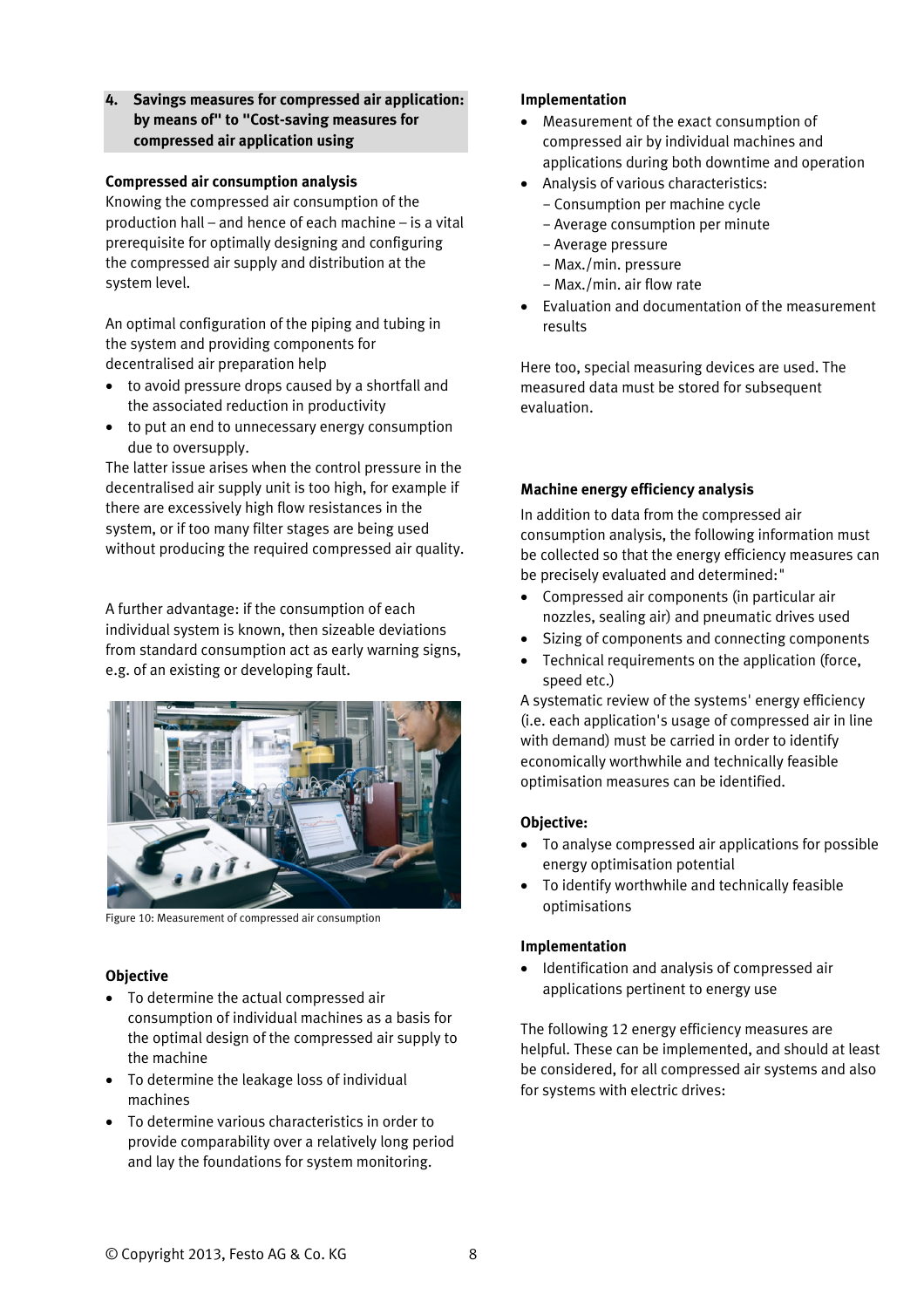

#### Switching off power

Switch off systems during breaks in production

Reducing weight

 Optimal technology mix of electric and pneumatic drives (e.g. pneumatic Z-axes, grippers etc.)



- Reducing tube lengths (not diameters!) Use decentralised valve terminals
- Optimal tubing layout

#### Reducing pressure level

- Reduce system pressure in the event of oversizing
- Reduce pressure for the return stroke



#### Reducing pressure drops

- Optimal cable diameter, fewer line resistances
- Reduce network pressure

#### Reducing leakages

- Regular leakage detection, condition monitoring
- Use components suitable for operating conditions
- Professional assembly of compressed air components



# Reducing friction

(Measure is generally only suitable for electric drives.)



#### Choosing the right components

- Use single- instead of double-acting drive
- Air nozzles with appropriate nozzle geometry

#### Efficient open- and closed-loop control

- Adapt operating profiles, optimise controllers
- Supply air in line with demand

#### Recovering energy

- Central waste heat recovery
- Use cascaded pressure levels

#### Correct dimensioning

- Optimal size
- For pneumatic drives, one size smaller
- Use of software engineering tools

#### Using air-saving circuits

- Vacuum generator with monitored switch-off
- Timed use of air nozzles, not permanently blowing

#### **Who should take which energy efficiency measures?**

There is no universal answer to this question. The measures must be defined individually for the respective plant or company.

Which measures are worthwhile depends on various factors, such as the state of the compressed air system, the extent of utilisation, etc. In the area of machine energy efficiency analysis, these are directly dependent on the application. Moreover, the individual measures should always be reviewed in relation to the

total consumption in order to ascertain the economic efficiency of a particular optimisation measure.

A good provider will first of all ask the customer for their requirements and objectives, and then start by determining the top 3 measures together with the customer.

At Festo, this takes places as part of a "pre-audit". During this process, the basic data is determined to build up a picture of the status of the compressed air system, and the needs of the customer are identified. This data defines the further approach and planned measures.

## **How quickly will the cost-saving measures be amortised?**

Based on experience, amortisation periods are usually between one and two years. In most energy saving projects the return on investment (ROI) was achieved within this timeframe. The deciding factor for a quick ROI is the prompt implementation of the measures identified.

# **How can the savings be guaranteed in the long term?**

Once a compressed air system has been optimised and brought up to date, it is important to safeguard its energy efficiency and hence the cost-efficiency. There are two ways to do this.

On the one hand, this can be done by arranging service and maintenance contracts, e.g. regular leakage detection, compressed air quality analysis, maintenance of individual machines. A difference is generally made between

- preventive maintenance (tightening fittings, lubrication)
- inspection (checking for damage) and
- corrective maintenance (replacing components).

Alternatively, there is the option of transferring knowhow from the service provider to the company in question by suitable trainings. This way, knowledge can be built up and secured within the company.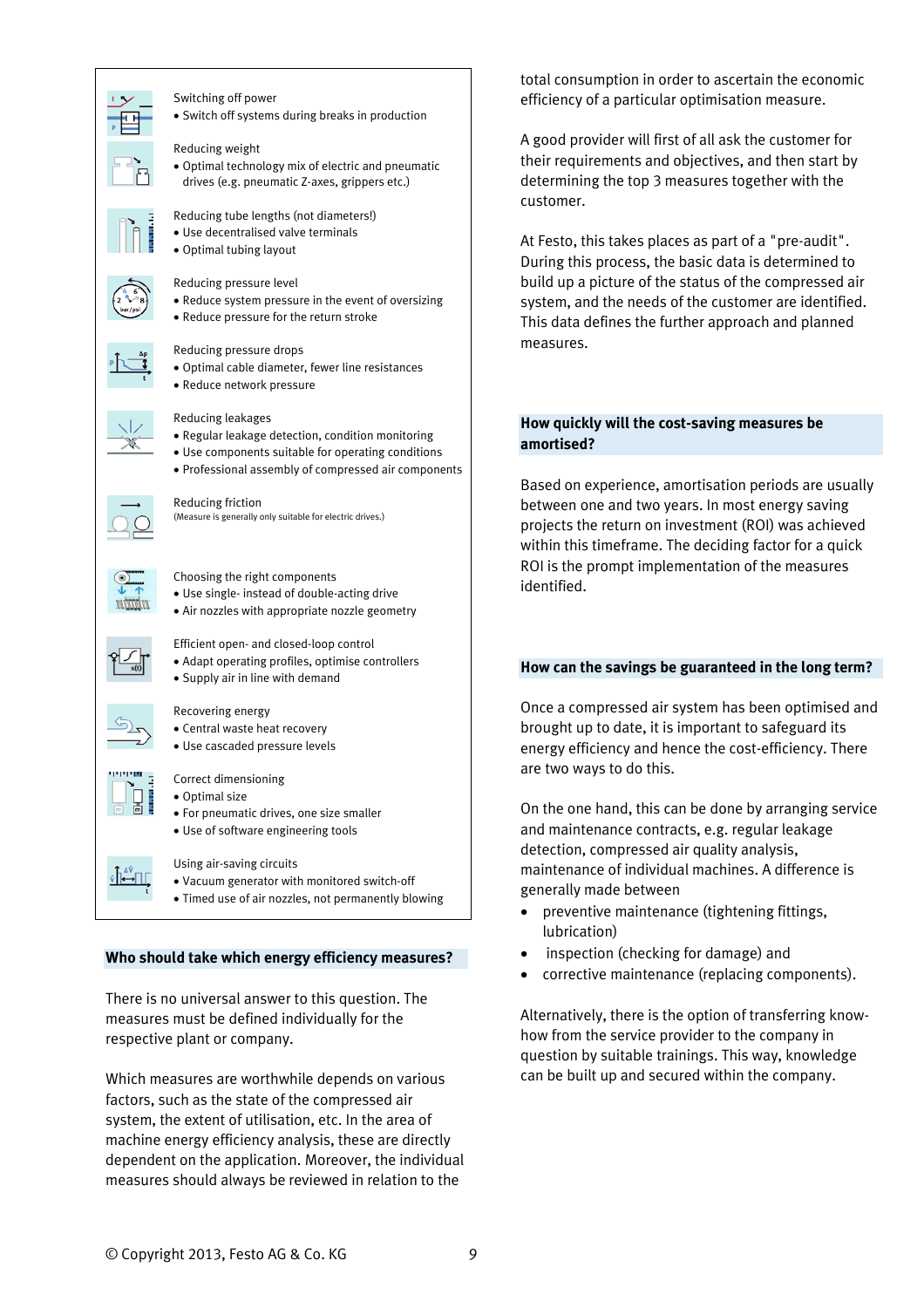#### **Who can implement the cost-saving measures?**

To make the most of the potential savings that have been established, it is recommended that the identified measures are carried out promptly. This is because every day represents a cash saving.



Figure 11: Holistic service package for energy saving in compressed air systems

However, there are often not enough resources available for a company to implement all the measures in-house. In many cases, staff do not have enough time, or the necessary measuring devices and corresponding know-how are not available. The measurement results must be interpreted correctly, spare parts sourced, and replacements identified for products that are no longer available. In brief, many different aspects have to be borne in mind to get close to the optimum in terms of energy conservation.



Figure 12: Compressed air energy efficiency audit to ISO/DIS 11011, certified by TÜV SÜD

It is helpful to have a partner who is familiar with compressed air systems and the latest technologies and has the corresponding know-how. Ideally the service package includes all services – from audit, through engineering, right through to implementing the optimisation measures and providing staff training. The service package should be certified, e.g. in accordance with ISO/DIS 11011. This ensures that suitable and qualified measurements for energy saving are performed.

#### **Summary**

An integral approach to optimising energy usage in a compressed air system has a range of benefits for the operator of compressed air systems:

- Reduction in energy costs and, as a result, in operating costs
- Reduction in costs for maintenance and servicing
- Increase in process security
- Reduction in unplanned production downtime and associated costs

Which measures will be worthwhile depends on the circumstances and on the operator's objectives. However, numerous studies and research projects (Green Carbody Technologies 2013, EnEffAH 2012, Compressed Air Systems in the European Union, 2000) have shown that especially leakage detection and elimination are a low cost way of making a significant contribution to reducing compressed air costs. Like any other technology, compressed air systems are efficient if they are used and maintained professionally.